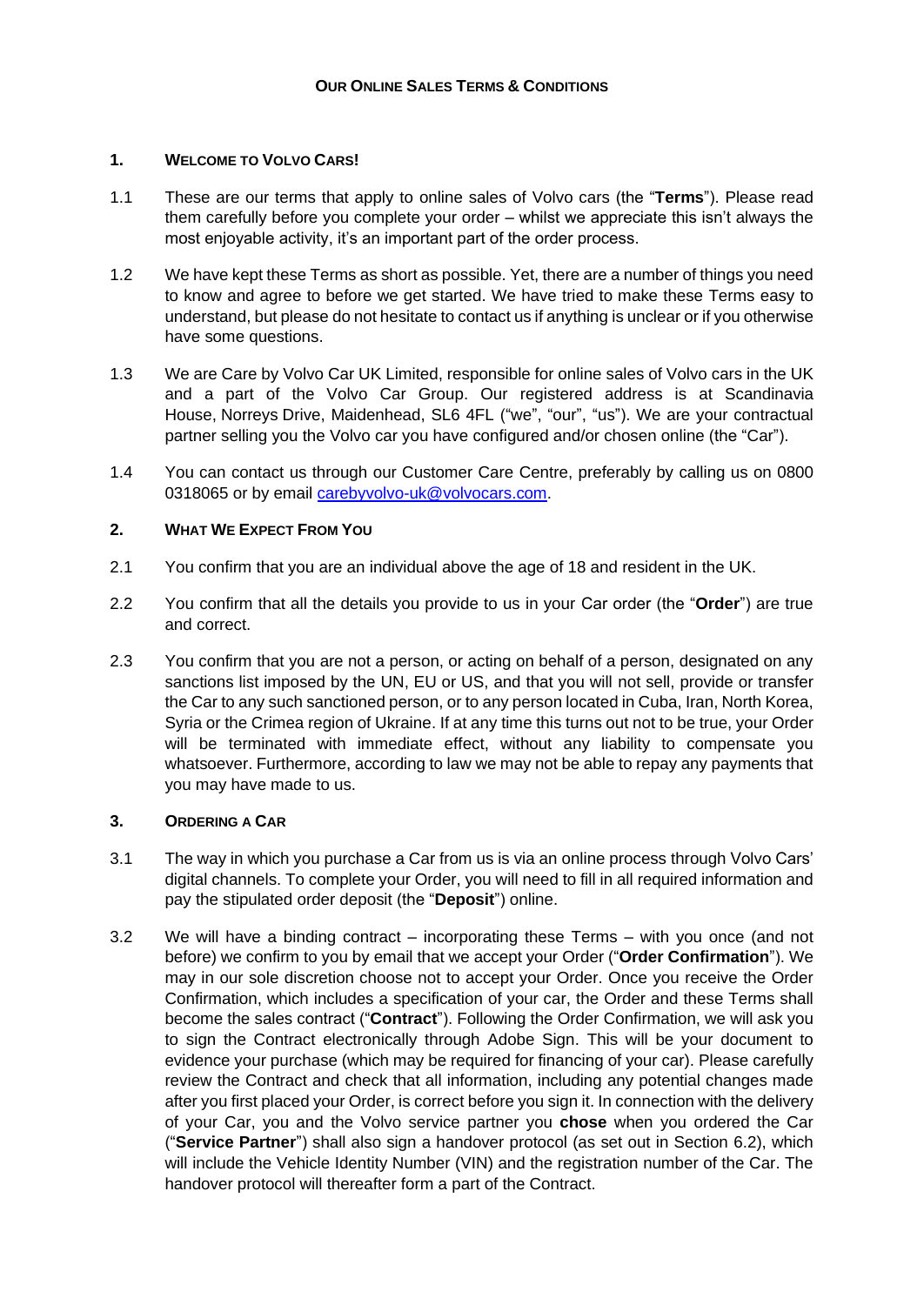- 3.3 Following your electronic signing of the Contract, the Deposit will be refunded through the same means as you used when paying the Deposit in the first place. For the avoidance of doubt, there will not be any interest paid on your Deposit.
- 3.4 We reserve the right to, in addition to the Deposit, require security in case you order more than one Car.
- 3.5 Online images of cars are for illustrative purpose only and may slightly vary from your Car (for example with respect to colour and accessories). Likewise, your Car may slightly vary from any images provided in the car specification.
- 3.6 Your Car comes with wheels as stated in your Order Confirmation. Please also note that we work with different high-quality tyre manufacturers and your Car will be equipped with tyres from one of these manufacturers. We have the right to exchange tyres that may have been communicated prior to delivery of your Car with equivalent tyres from the same or another tyre manufacturer.
- 3.7 We reserve the right to slightly change the specification of your Car provided, however, that the change is insignificant.

# **4. PRICE**

- 4.1 The price for your Car is stated online and confirmed in the Order Confirmation and the Contract (the "**Price**"). The Price includes delivery according to Section [6,](#page-1-0) Vehicle Excise Duty (if applicable), the first registration fee and registration in accordance with Section [6.](#page-1-0) It also includes VAT and the services mentioned in these Terms. We are entitled to increase the Price to mirror any new or revised governmental fees, charges or taxes which are decided after you have received the Order Confirmation but takes effect prior to the delivery of the Car.
- 4.2 Since your Car is fully electric, your Car purchase may be eligible for governmental or local subsidies. Since such subsidies are typically dependant on a number of factors (such as your place of residence, the first registration date of your Car and for how long you keep the Car) which varies over time, we cannot guarantee that any subsides will be paid out to you. However, please read more about subsidies at our FAQ\_\_\_https://volvocars.com/uk/v/care-by-volvo/faq/buy which also includes links to the responsible governmental/local authorities.

# **5. PAYMENT**

- <span id="page-1-1"></span>5.1 Approximately two weeks before your Car will be available for pick-up, we will provide you with an invoice stating the Price and the payment due date. Please note that you will be required to make the required payment as stated on the invoice within 10 days from the date of the invoice. You will have to pay the invoice by bank transfer from an account in your name before you pick-up your Car. We will not proceed with the registration process (see Section [6.5\)](#page-2-1) or make the Car available for pick-up until we have received the Price in full. In case you haven't paid the Price in full on the payment due date we reserve the right to cancel the Contract according to applicable law.
- 5.2 Title to your Car passes to you when we have received the payment of the Price in full. We will, however, be fully responsible for the Car until it has been delivered to you in accordance with Section [6.](#page-1-0)

# <span id="page-1-0"></span>**6. DELIVERY, HANDOVER AND REGISTRATION**

6.1 Your Car will be delivered to your chosen Service Partner. The estimated delivery time for your Car (*i.e.* the date you will be able to pick-up your Car from your chosen Service Partner) will be displayed online before you place your Order. We will also send you a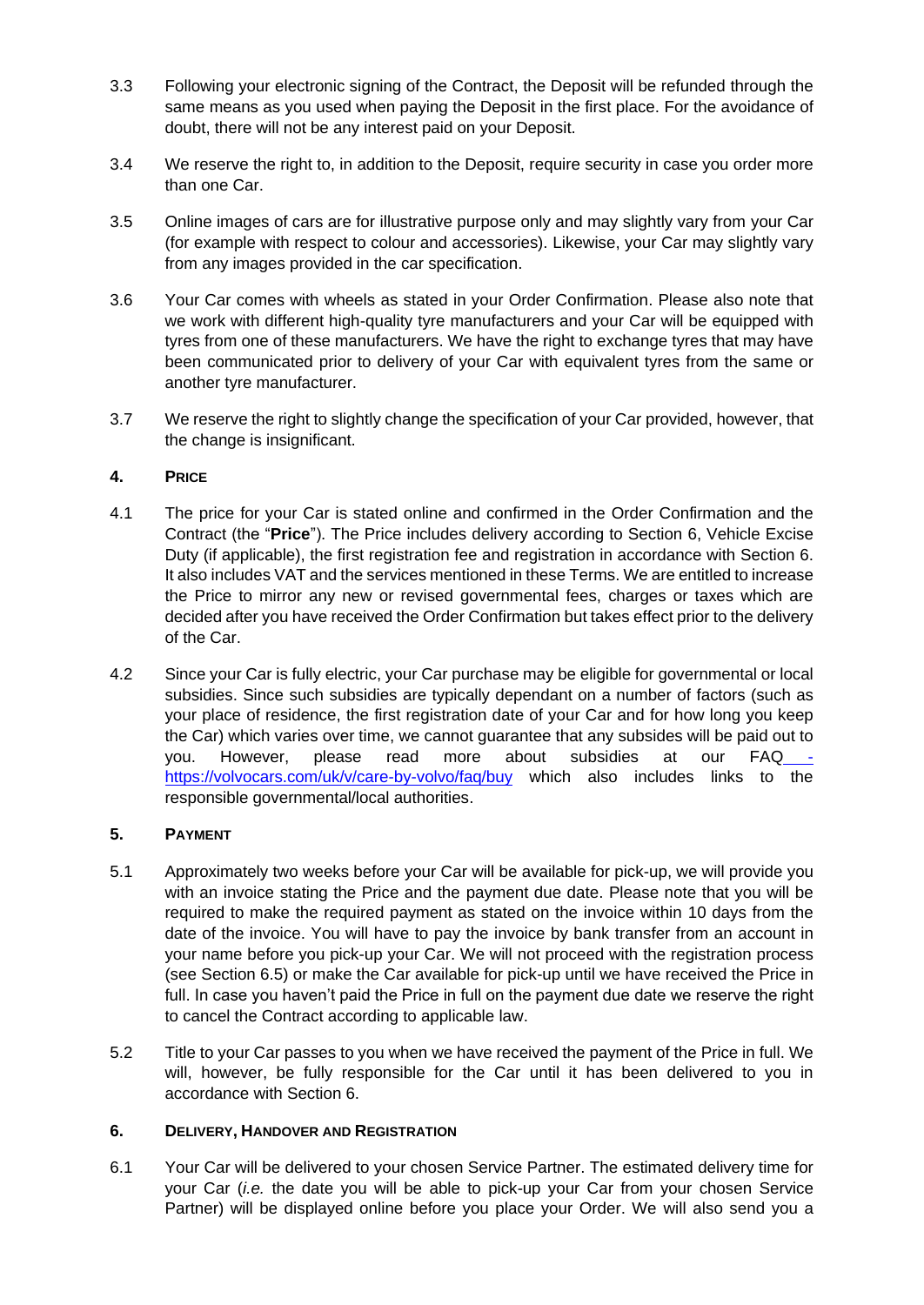separate e-mail with the estimated delivery time for your Car and you will be able to follow the status of your Order online. Closer to the actual delivery of your Car to the Service Partner, the Service Partner will reach out to you to agree the exact delivery date. Unless otherwise agreed, the pick-up location will be the premises of the Service Partner. Please note that delivery times are dependent on whether we have the car of your choice in stock or whether your Order is for a car that has yet to be built.

- <span id="page-2-0"></span>6.2 We will hand over the Car to you (for the avoidance of doubt, we will not handover the Car to anybody else) on the agreed delivery date provided that:
	- you have fully paid the Price in accordance with Section [5.1;](#page-1-1)
	- you have provided us a utility bill;
	- you have shown us your valid driving licence and/or other photographic ID; and
	- you have signed the handover protocol document.
- 6.3 When the requirements set out in Section [6.2](#page-2-0) are fulfilled, the Car will be deemed delivered to you (the "**Time of Delivery**") and the risk of the Car has been legally transferred to you.
- 6.4 In the event we are unable to agree a delivery date with you within 14 days from the date our Service Partner first tried to contact you for this purpose or you fail to pick up your Car at an agreed delivery date, the risk of the Car may still be transferred to you and you will be required to pay an additional charge of £20 per day.
- <span id="page-2-1"></span>6.5 We will duly register your Car in the national vehicle register and, if applicable, activate the car insurance included in the Price as set out in Section [12.](#page-4-0)

## **7. CHANGES AND CANCELLATIONS**

- 7.1 If you want to change your Order, please contact our Customer Relation Centre before you sign the Contract (please note that changes may have an impact on the delivery time and the price of the Car). Thereafter, it will not be possible to change your Order. In the event you make a change to your Order, your Contract will be updated and will supersede the Order Confirmation.
- 7.2 If you would like to cancel your Order prior to taking delivery of the Car you need to send a written notification to our Customer Care Centre. If we have not yet refunded the Deposit to you, we will refund the Deposit to you within 14 days from having received such written notification of cancellation.
- <span id="page-2-3"></span>7.3 You have a legal right to withdraw from the Contract by sending a clear written notice thereof to our Customer Relation Centre within fourteen (14) days from the Time of Delivery of your Car (in accordance with the Consumer Contracts Regulations 2013). You can email the Customer Relation Centre using the email address, [carebyvolvo-uk@volvocars.com.](mailto:carebyvolvo-uk@volvocars.com) If you would like to invoke your right to withdraw you may – but you do not have to – use the standard template for exercise of the right of withdrawal as set out in Appendix 1. If you have exercised your right to withdraw and sent us a written notification thereof you shall within fourteen (14) days thereafter return the Car (including all original equipment and any parts and accessories that came with the Car), at your own expense, to the Service Partner. The Car shall be returned free and clear of any charge, claim or encumbrance (which may require an agreement with the Financial Partner, if any).
- <span id="page-2-2"></span>7.4 Subject to Section [7.5,](#page-3-0) we will refund the paid Price to you within fourteen (14) days from the date of when we received your notice of withdrawal from the Contract. A refund is however conditional upon you having returned the Car with the V5 log book (and all original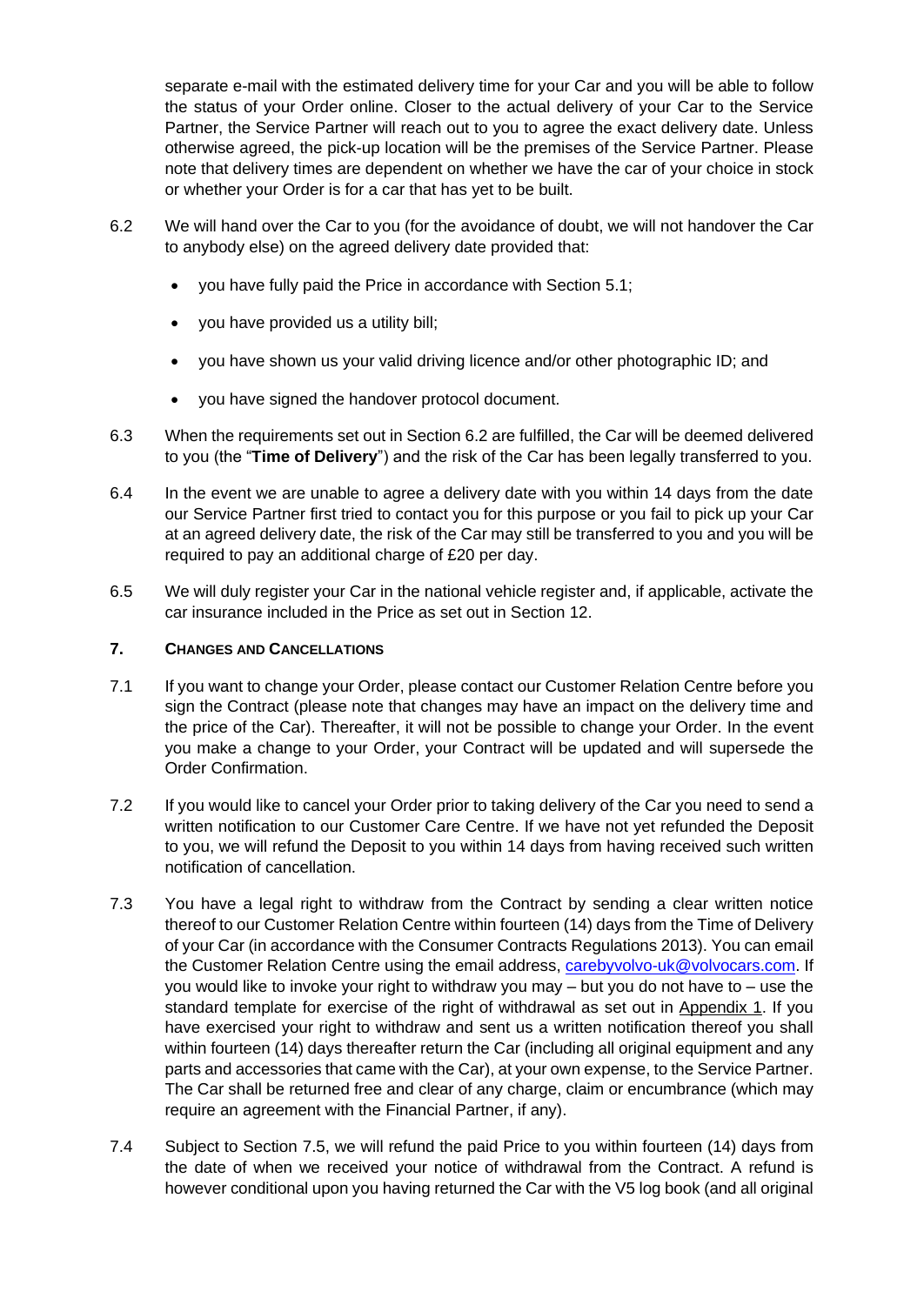equipment and any parts and accessories that came with the Car) to our Service Partner free and clear of any charge, claim or encumbrance.

- <span id="page-3-0"></span>7.5 Notwithstanding what is stated in Section [7.4,](#page-2-2) if you have used the Car to a greater extent than necessary in order to ascertain its characteristics and/or functions we reserve the right to deduct an amount equal to the diminished value of the Car please go to our FAQ https://volvocars.com/uk/v/care-by-volvo/faq/buy and read more about what we consider reasonable use of the Car) from the amount to be refunded to you. In case the Car comes back to the Service Partner with any damages we will also deduct an amount equivalent to the costs for fixing these damages. The Service Partner will inspect your Car as soon as possible after you have returned it.
- 7.6 We will refund the paid Price (less any reductions in accordance with Section [7.5\)](#page-3-0) to you through the same means as you used when paying for the Car. We reserve the right to withhold the payment until we have received all reasonably requested information from you to proceed with the payment.
- 7.7 You are responsible for paying any fees (including tickets and fines), applicable taxes and/or charges related to the Car while the Car was in your possession.
- <span id="page-3-3"></span>7.8 Once you have returned your Car, the return process is final and may not be revoked. Please note that a previous cancellation may lead to us not accepting any new orders from you.

#### **8. OWNER'S MANUAL**

Please note that the Owner's Manual for your Car is accessible here https://www.volvocars.com/uk/support and via the Car's centre stack display. It explains the operation of your Car including applicable settings, features and hardware. You will also obtain a printed summary of your Owner's Manual at the time of delivery.

#### <span id="page-3-1"></span>**9. YOUR LEGAL RIGHTS**

- <span id="page-3-4"></span>9.1 As a consumer you have legal rights under applicable consumer legislation in the event your Car is deemed to be defective. This Section [9](#page-3-1) constitutes a summary of these rights and does not affect your rights as such.
- 9.2 We are responsible for ensuring that the Car conforms with the provisions of the Contract with respect to type, quality and other characteristics in the car specification that we have provided.
- 9.3 If the event that your Car is deemed defective, you may be entitled to demand rectification or replacement of the Car, reduction of the Price and/or termination the Contract. You may also have the right to claim damages, subject to the limitations set out in Section [15.](#page-4-1)
- 9.4 We are liable to you for any non-conformity of the Car that exists at the Time of Delivery of the Car and that manifests itself within a period of three (3) years from the delivery. Any non-conformity that occurs during the first six (6) months after the Time of Delivery shall be deemed to have existed at the delivery unless proved otherwise.
- <span id="page-3-2"></span>9.5 Any non-conformity should be notified to our Customer Relation Centre in writing within a period of two (2) months from the moment you discovered the non-conformity. If you do not notify us within this period, you may lose your right to make a claim against us for lack of conformity under your Contract.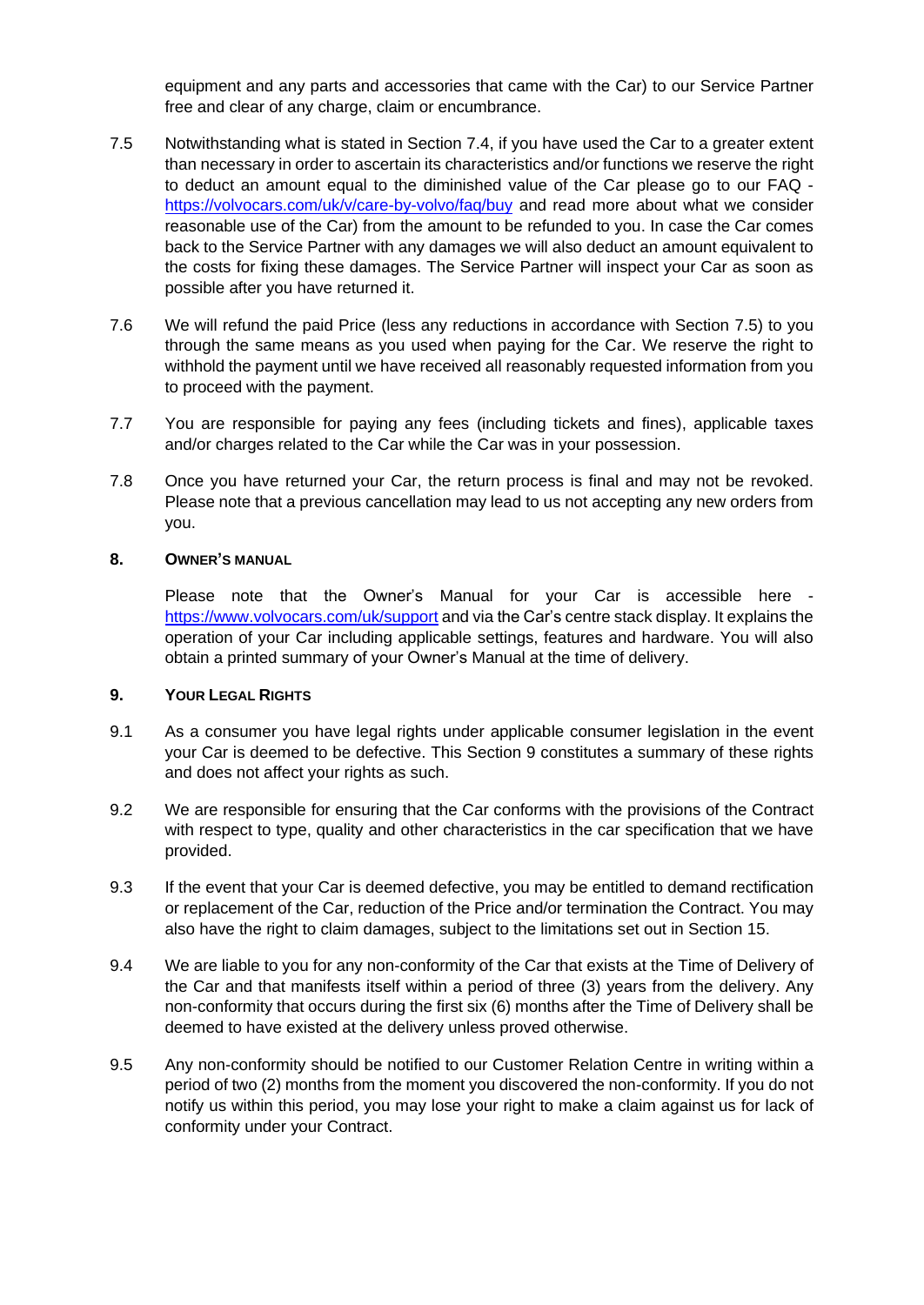#### **10. VOLVO WARRANTY**

In addition to your legal rights summarised in Section [9](#page-3-1) above, your Car comes with the warranties set out here - https://www.volvocars.com/uk/own/maintenance/volvo-warranty. The warranty is also described in the warranty manual that comes with the Car.

# **11. CAR SERVICE**

Your Car comes with a service programme covering the first three years of use. A description of the Service Programme included in the Price is available in Appendix 2. Please note that you need to follow the scheduled service plan for your Car to benefit from the Volvo Warranty.

## <span id="page-4-0"></span>**12. INSURANCE**

Upon receiving your order confirmation, you will have the possibility to sign up for car insurance from our insurance partner, Lloyd Latchford Group Limited, who are authorised and regulated by the Financial Conduct Authority, FRN 496330. Read more about this offer here - https://volvocars.com/uk/v/care-by-volvo/faq/buy.

## **13. ROADSIDE ASSISTANCE**

Your Car comes with our roadside assistance service. A description of the services included in the Price is available here - https://www.volvocars.com/uk/own/maintenance/volvoassistance.

## **14. VOLVO ID**

In order to access or use certain services in relation your Car you or the main driver of the Car will need a Volvo ID, which you can obtain online unless you already have one. The Volvo ID is governed by the General Terms and Conditions for Services [https://www.volvocars.com/uk/support/topics/legal-documents/terms-and](https://www.volvocars.com/uk/support/topics/legal-documents/terms-and-conditions/volvo-cars-terms-of-services)[conditions/volvo-cars-terms-of-services.](https://www.volvocars.com/uk/support/topics/legal-documents/terms-and-conditions/volvo-cars-terms-of-services) Your car also comes with the Volvo Cars app/My Volvo service, which is governed by the same terms and conditions.

#### <span id="page-4-1"></span>**15. OUR LIABILITY**

- 15.1 We are only liable to you for losses which you suffer as a direct result of our breach of this Contract and which are reasonably foreseeable. We are not liable for any other losses. In particular, we shall not be liable or be deemed to be in breach of this Contract for reason of any delay in performing or any failure to perform, any of our obligations under this Contract, if the delay or failure was due to any cause beyond our reasonable control (*e.g.* war, natural disasters, pandemics and lock-downs). We always strive to keep delivery times as short as possible, but please note that such circumstances may cause delays compared to the estimated delivery times earlier communicated from us (because the factory building your Car and/or the logistics chain intended to transport your Car to our Service Partner have been negatively affected).
- 15.2 You may have other rights granted by law and this Contract does not affect these.
- 15.3 This Contract does not exclude or limit our liability (if any) for any losses suffered as a result of: (i) death or personal injury caused by our negligence; (ii) fraud; (iii) fraudulent misrepresentation; or (iv) any matter which it would be illegal for us to exclude or attempt to exclude our liability.
- 15.4 Where any valid claim in respect of the Car (which is based on any defect in the quality or condition of the Car or our failure to meet the specification) is notified to us in accordance with section [9.5,](#page-3-2) we shall be entitled at our sole discretion either to replace or repair the Car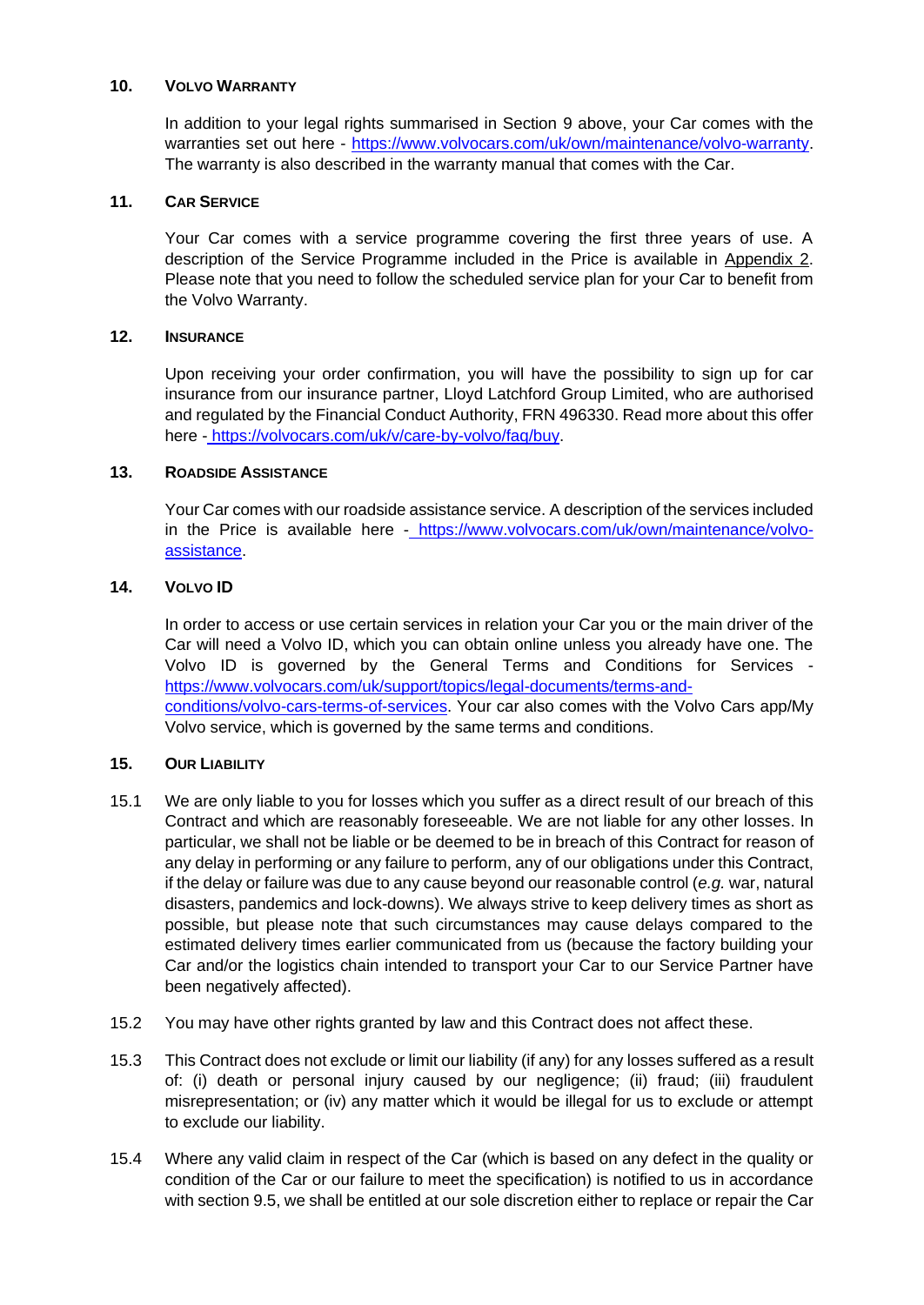(or the part in question) free of charge or to refund you the Price of the Car (or a proportionate part of the Price), but we shall have no further liability to you.

#### **16. OTHER GENERAL THINGS YOU NEED TO KNOW**

- 16.1 Any declarations or notifications you or we make under our Contract for example, to cancel an order, to change any terms of our Contract, or to terminate our Contract – will only be effective if made by email or otherwise in writing. Oral statements or agreements are not sufficient, unless we have confirmed them by email or otherwise in writing.
- 16.2 We are responsible for the personal data processed in connection with your purchase of the Car. All processing will take place in accordance with applicable legislation concerning the processing of personal data as well as Volvo Cars' Customer Privacy Policy [https://www.volvocars.com/uk/support/article/privacy-customer-privacy-policy.](https://www.volvocars.com/uk/support/article/privacy-customer-privacy-policy)
- 16.3 We may transfer our rights and obligations under this Contract to another company within the Volvo Car Group. We will let you know if this happens and make sure that the transfer will not reduce your contractual rights. You may only transfer your Contract (or any rights or obligations under our Contract) to another person if we consent to this in writing.
- 16.4 Any waiver by us or you of any breach of the terms of this Contract by the other shall be in writing and shall not be considered as a waiver of any subsequent breach of the same or of any other provision. Without prejudice to the generality of the foregoing, failure by either us or you to enforce or at any time or for any period any one or more of the conditions shall not be a waiver of them or of the right at any time subsequently to enforce all of them.
- 16.5 If any term of this Contract should be found invalid, you and we agree that the other terms of this Contract will remain valid and unaffected.
- 16.6 This Contract is for the benefit of you and Care by Volvo Car UK Limited, and no term of the Contract will be enforceable by any other person that is not a party to it including any enforcement through the Contracts (Rights of Third Parties) Act 1999.
- 16.7 The laws of England and Wales govern this Contract. In the case of a dispute, you (or we) can bring legal proceedings in the competent English courts only, unless: (i) you live in Scotland, in which case you can bring legal proceedings in respect of the products in either the Scottish or the English courts; or (ii) you live in Northern Ireland, in which case you can bring legal proceedings in respect of the products in either the Northern Irish or the English courts.

## **SPECIAL TERMS IF YOU ARE A BUSINESS**

#### <span id="page-5-0"></span>**17. INTRODUCTION**

The following sections [17](#page-5-0)[-23](#page-6-0) of this Contract are only applicable for business customers, by which we mean all corporate entities, partnerships and sole traders unless:

- you are a sole trader or member of a partnership with less than four partners, you are entering into this Contract wholly or predominantly for your business purposes; or
- you are a sole trader or member of a partnership with less than four partners and you are entering into this Contract wholly or predominantly outside your trade, business, craft or profession.

In the event a legal entity has ordered the Car, the term 'you' will refer to that legal entity (or your approved driver where relevant for example section 14) throughout these Terms.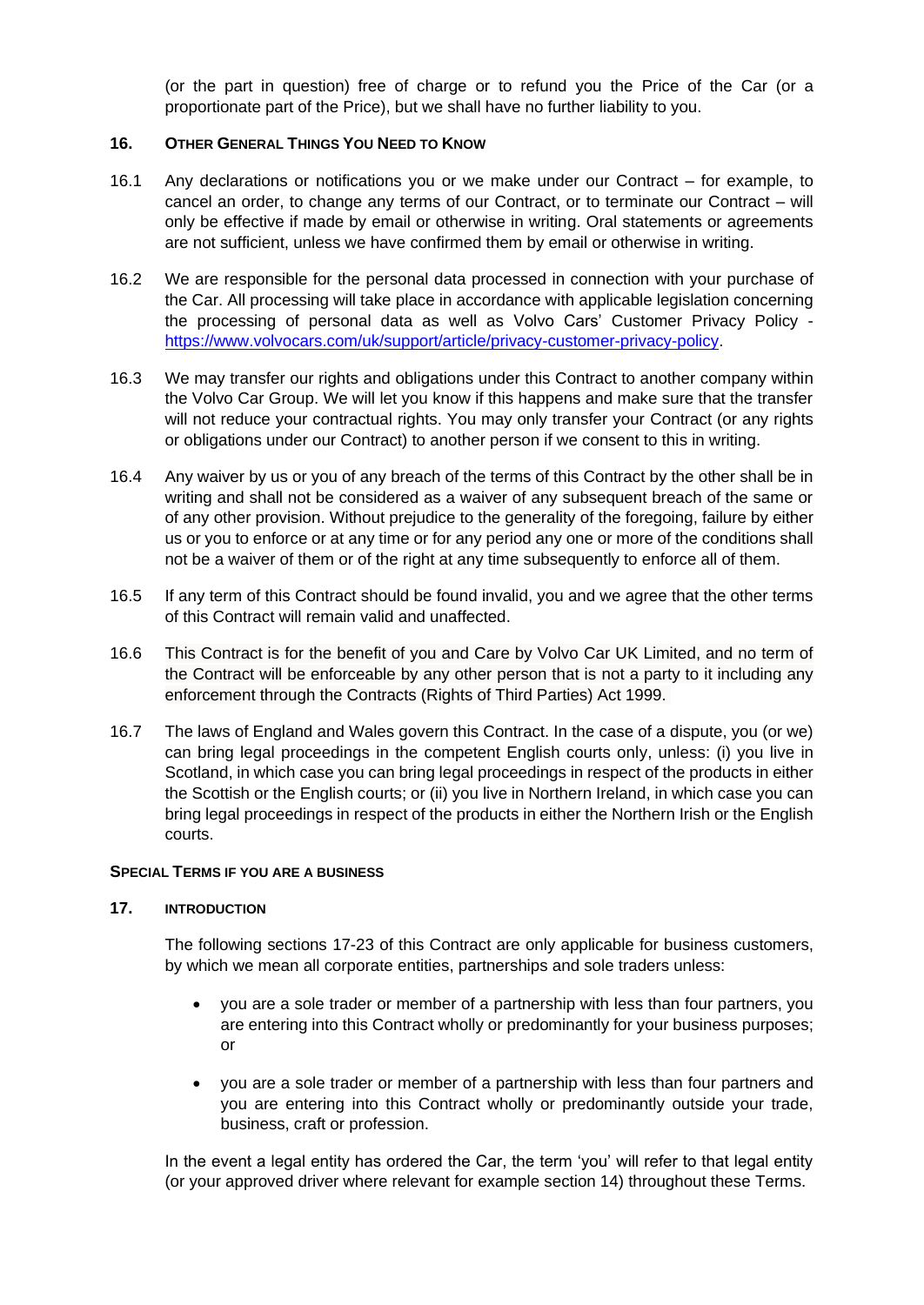#### **18. WHAT WE EXPECT FROM YOU**

The following clause shall replace section 2.3

*If you are a legal entity, to order you must have an official registered office address in the United Kingdom. You confirm that all the details you provide to us in your Car order (the "Order") are true and correct. You confirm that you are not acting on behalf of a person, designated on any sanctions list imposed by the UN, EU, United Kingdom or US, and that you will not sell, provide or transfer the Car to any such sanctioned person, or to any person located in Cuba, Iran, North Korea, Syria or the Crimea region of Ukraine. If at any time this turns out not to be true, your Order will be terminated with immediate effect, without any*  liability to compensate you whatsoever. Furthermore, according to law we may not be able *to repay any payments that you may have made to us*.

#### **19. ORDERING A CAR**

Please note that the individual signing the Contract with Adobe Sign in accordance with Section 3 has to be authorised to sign on your behalf or has a duly signed power of attorney from you (if this is not in place, the individual may be personally held accountable). We reserve the right to require such proof of authorisation before proceeding with your Order and may conduct a credit check of you to verify signatory powers.

## **20. DELIVERY, HANDOVER AND REGISTRATION**

The following clause shall replace section [6.2](#page-2-0)

*When we schedule the exact delivery date, the individual named in the Order (who either must be authorised to sign on your behalf, e.g. as managing director or through a duly signed power of attorney) or another person authorised to sign on behalf of you needs to let us know which person that will pick-up the Car. We will then handover the Car if:* 

- *you have fully paid the Price in accordance with Section [5.1;](#page-1-1)*
- *the person picking up the Car has shown us his or her valid driving licence and, if requested, let us make a copy of it;*
- *the person picking up the Car is entitled to sign on behalf of you or presents (i) a duly signed power of attorney from you and (ii) the passport or national ID-card (or a certified copy thereof) of the individual who has signed the power of attorney on behalf of you; and*
- *the person picking up the Car has signed the handover protocol document.*

#### **21. CHANGES AND CANCELLATIONS**

Sections [7.3](#page-2-3) to [7.8](#page-3-3) and Appendix 1 shall not apply to business customers.

#### **22. YOUR LEGAL RIGHTS**

Section [9.1](#page-3-4) shall not apply to business customers

#### <span id="page-6-0"></span>**23. VOLVO CARS CODE OF CONDUCT FOR BUSINESS PARTNERS**

The Volvo Car Group has adopted a Code of Conduct for Business Partners, available at [https://group.volvocars.com/sustainability.](https://group.volvocars.com/sustainability) We expect you to be governed by the same or similar principles as those set out in the Code of Conduct for Business Partners.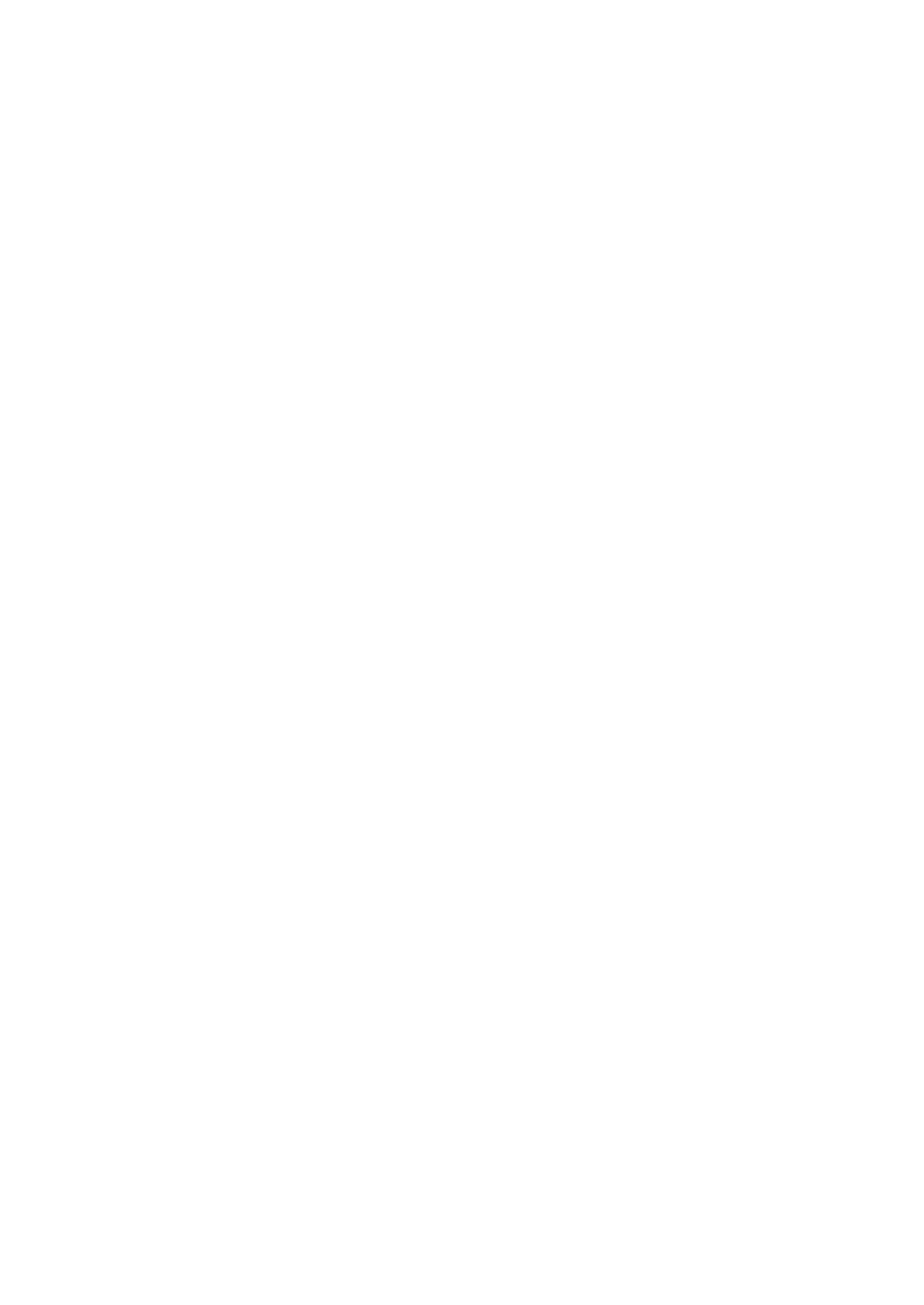## **Appendix 1 - Model Cancellation Form**

(Complete and return this form by post or email only if you wish to withdraw from the contract)

To: Care by Volvo Car UK Limited, Scandinavia House, Norreys Drive, Maidenhead, SL6 4FL, or by email: [carebyvolvo-uk@volvocars.com.](mailto:carebyvolvo-uk@volvocars.com)

I hereby give notice that I cancel my contract of sale of the Volvo XC40 pure electric with car registration number:

I received the car on this date:

Name of consumer:

Address of consumer:

Signature of consumer(s) (only if this form is notified on paper):

Date: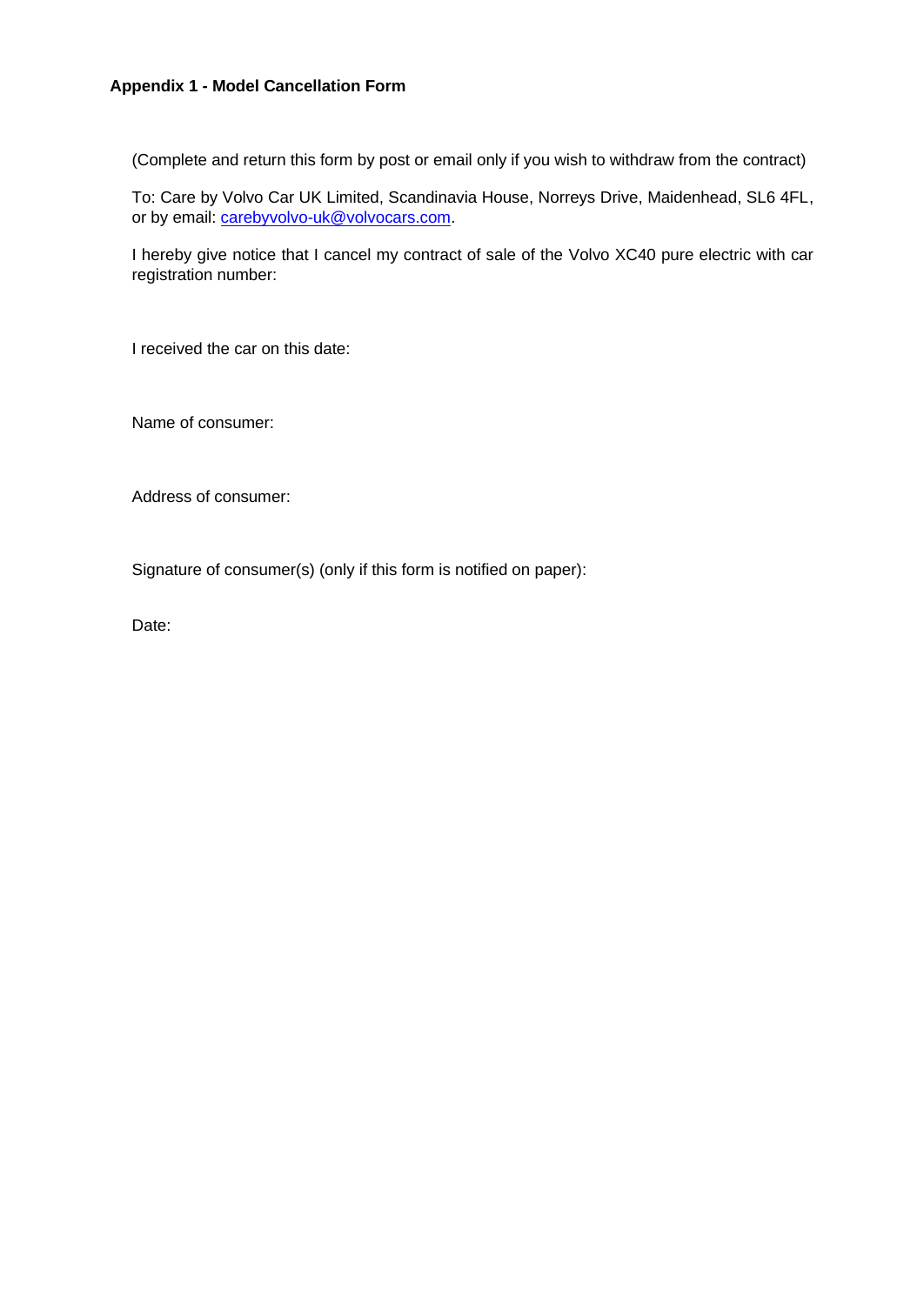# **Appendix 2 – Service Programme**

This document describes the products and services that are included in the service maintenance and wear and tear for your car.

# **Volvo Car Genuine Service**

- Maintenance service according to service programme<sup>\*</sup>
- Air filter replacement
- Tyre sealant replacement
- Windscreen cleaning (sensors)
- Software updates

## **Wear and Tear**

- Wiper blades replacement, once per year
- Brake discs and brake pads replacement, in accordance to specified requirements

# **Specific Conditions**

The Service Programme is applicable for 60,000 miles or 3 years from the date of delivery, whichever comes first.

The Volvo Car Genuine Service may be amended by Volvo Cars, provided any amendment will not impact the application of the Volvo Cars warranty for your vehicle.

Exclusions:

- Volvo cars with special service programmes for taxi, police or other specified purposes of usage are not covered by this Service Programme.
- Any wear & tear items not stated above are excluded.

The inclusion of wear and tear items in the Service Programme does not impact the reference to 'wear and tear' in the Warranty and Service book.

The Service Programme is subject to the General Service Programme Terms and Conditions as set out below.

*\* For more information about the details of the Service Programme contact the Customer Care Centre.*